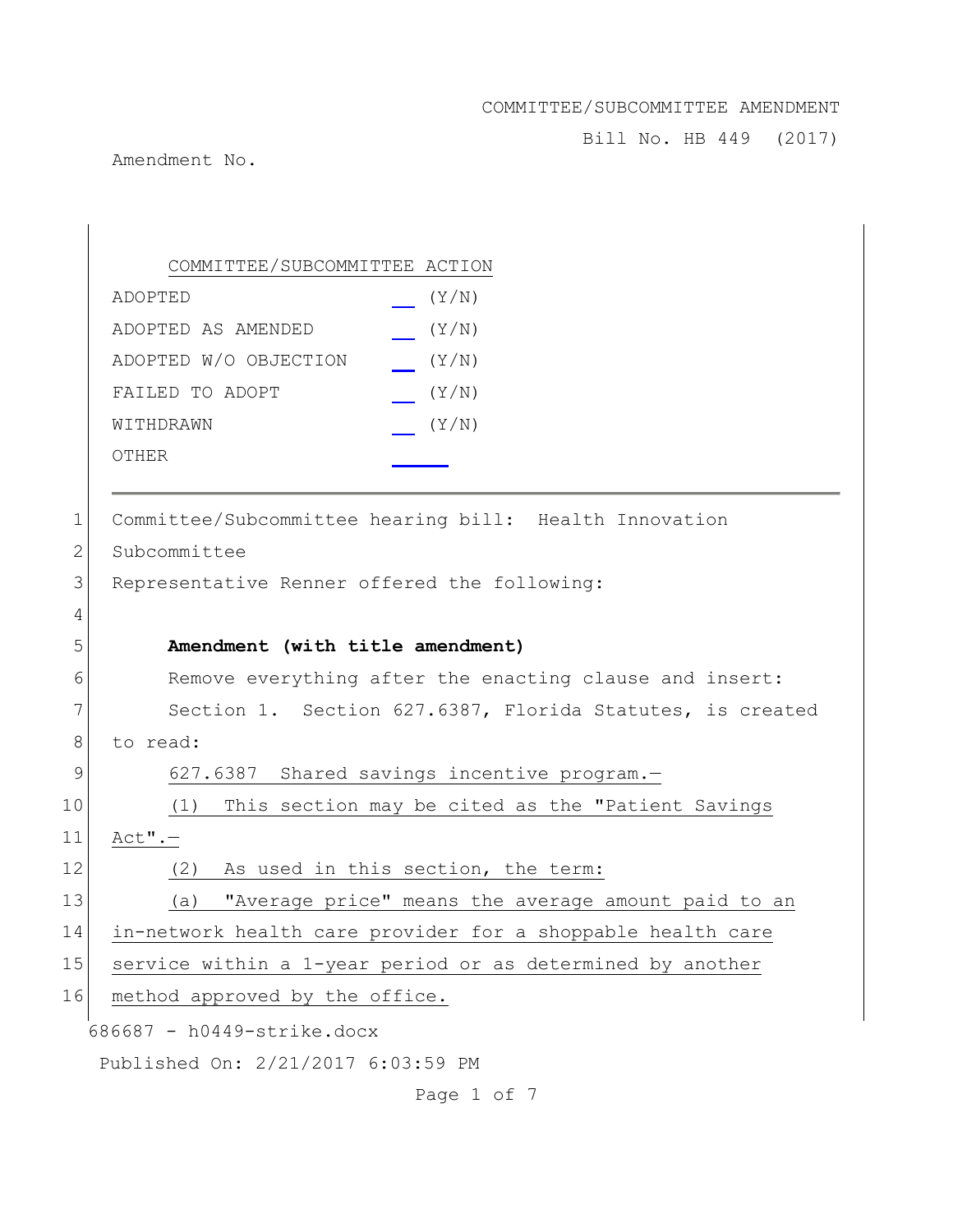Bill No. HB 449 (2017)

Amendment No.

| 17 | (b) "Contracted amount" means the amount agreed to be paid       |
|----|------------------------------------------------------------------|
| 18 | by the health insurer pursuant to a policy, contract, or         |
| 19 | certificate of insurance to a health care provider for shoppable |
| 20 | health care services covered by the policy, contract, or         |
| 21 | certificate of insurance, including any facility fees charged by |
| 22 | the provider.                                                    |
| 23 | (c) "Health care provider" means a hospital, ambulatory          |
| 24 | surgical center, and other medical facility licensed under       |
| 25 | chapter 395; a home health agency licensed under chapter 400; a  |
| 26 | physician licensed under chapter 458; a physician assistant      |
| 27 | licensed under chapter 458 or chapter 459; an osteopathic        |
| 28 | physician licensed under chapter 459; a chiropractic physician   |
| 29 | licensed under chapter 460; a podiatric physician licensed under |
| 30 | chapter 461; a naturopath licensed under chapter 462; a dentist  |
| 31 | licensed under chapter 466; nurses licensed under part I of      |
| 32 | chapter 464; a midwife licensed under chapter 467; an            |
| 33 | occupational therapist licensed under chapter 468; radiological  |
| 34 | personnel certified under chapter 468; a clinical laboratory     |
| 35 | licensed under chapter 483; a physical therapist and a physical  |
| 36 | therapist assistant licensed under chapter 486; a blood bank,    |
| 37 | plasma center, industrial clinic, and renal dialysis facility;   |
| 38 | or a professional association, partnership, corporation, joint   |
| 39 | venture, or other association for professional activity by       |
| 40 | health care providers.                                           |

686687 - h0449-strike.docx Published On: 2/21/2017 6:03:59 PM

Page 2 of 7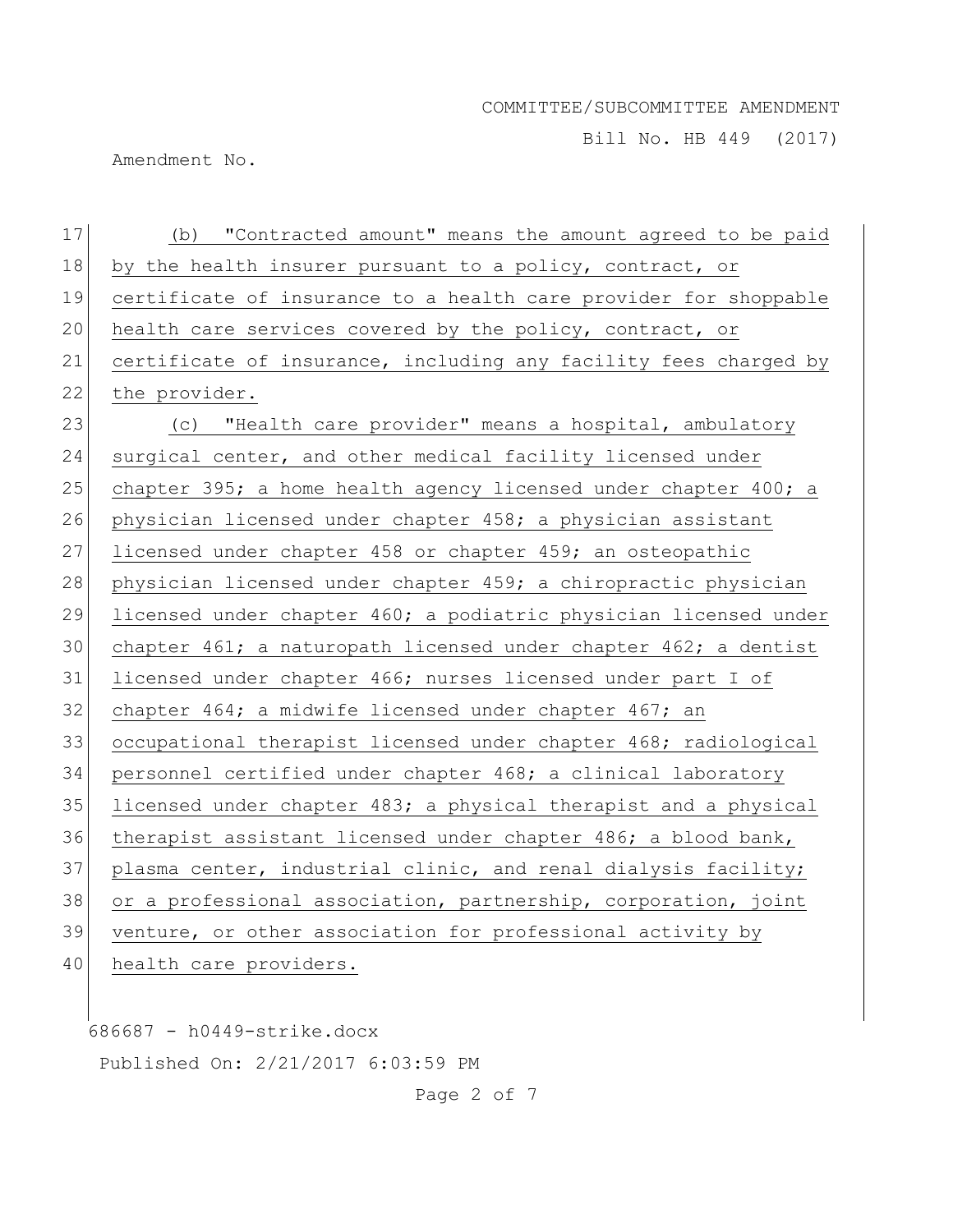Bill No. HB 449 (2017)

Amendment No.

| 41 | "Health insurer" means an authorized insurer offering<br>(d)     |
|----|------------------------------------------------------------------|
| 42 | health insurance as defined in s. 624.603 or a health            |
| 43 | maintenance organization as defined in s. 641.19(12).            |
| 44 | "Shared savings incentive program" means a cash<br>(e)           |
| 45 | incentive program established by a health insurer pursuant to    |
| 46 | this section.                                                    |
| 47 | "Shoppable health care service" means a nonemergency<br>(f)      |
| 48 | health care service for which an insured may receive a cash      |
| 49 | payment under a shared savings incentive program. Shoppable      |
| 50 | health care services include:                                    |
| 51 | Clinical laboratory services.<br>1.                              |
| 52 | Infusion therapy.<br>2.                                          |
| 53 | Inpatient and outpatient surgical procedures.<br>3.              |
| 54 | Obstetrical and gynecological services.<br>4.                    |
| 55 | Outpatient nonsurgical diagnostic tests and procedures.<br>5.    |
| 56 | Physical and occupational therapy services.<br>6.                |
| 57 | Radiology and imaging services.<br>7.                            |
| 58 | (3) A health insurer's website must provide a method for         |
| 59 | an insured or prospective insured to request and obtain          |
| 60 | information on the contracted amount for a shoppable health care |
| 61 | service from a health care provider and to compare the average   |
| 62 | price among health care providers. The website shall provide     |
| 63 | quality information for each shoppable health care service from  |
| 64 | each health care provider, if available.                         |
|    |                                                                  |
|    | 686687 - h0449-strike.docx                                       |

Published On: 2/21/2017 6:03:59 PM

Page 3 of 7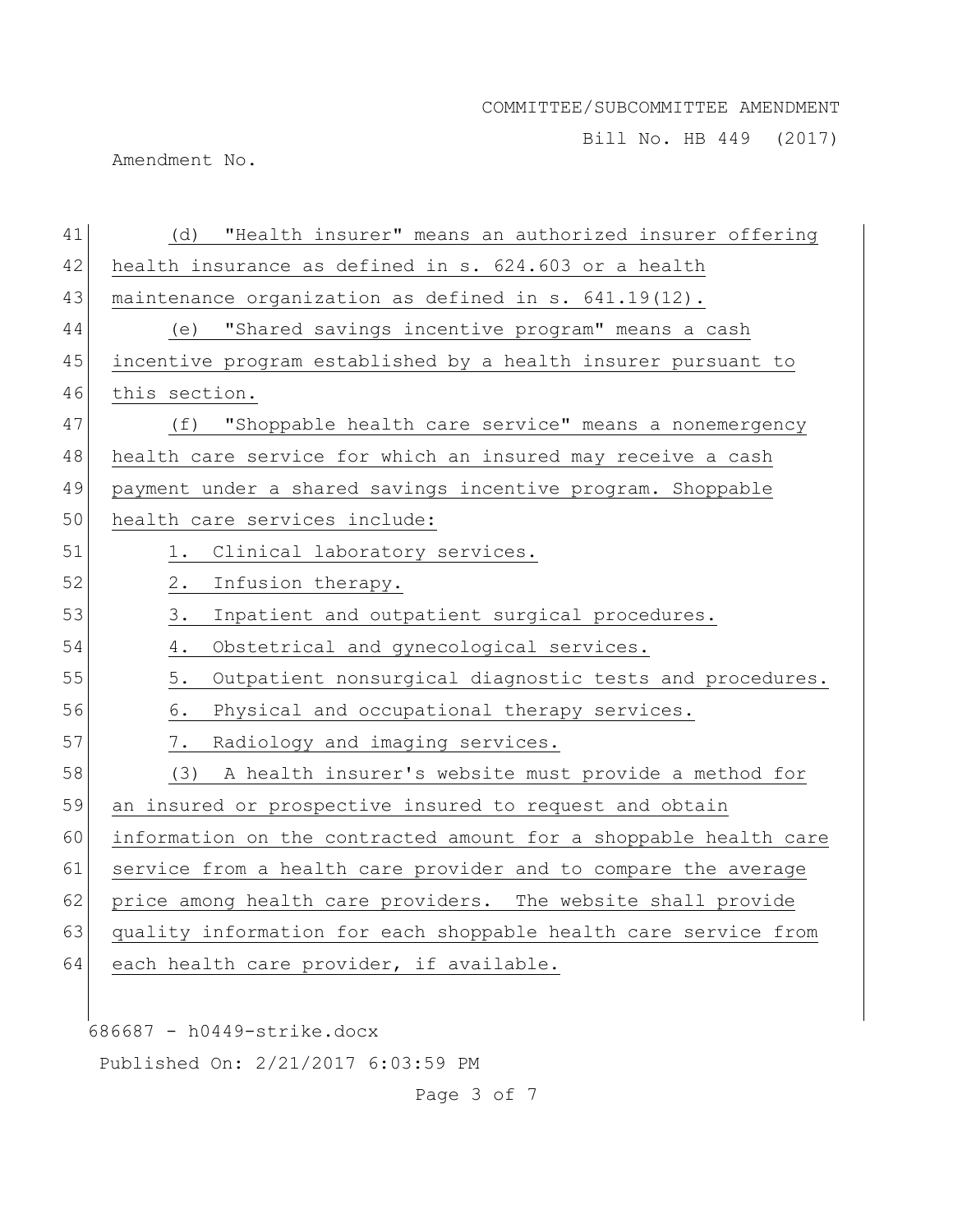Bill No. HB 449 (2017)

Amendment No.

| 65 | (4) Upon the request of an insured, a health insurer must        |
|----|------------------------------------------------------------------|
| 66 | provide a good faith estimate of the contracted amount and the   |
| 67 | estimated amount of copayments, deductibles, and other cost-     |
| 68 | sharing responsibilities for health care services and procedures |
| 69 | within 2 working days after the request for both in-network and  |
| 70 | out-of-network providers. The health insurer must notify the     |
| 71 | insured that the estimate may differ from the actual amount the  |
| 72 | insured will be responsible to pay due to unforeseen             |
| 73 | circumstances that arise out of the proposed nonemergency        |
| 74 | service or procedure.                                            |
| 75 | (5) For the plan year beginning January 1, 2018, and for         |
| 76 | each plan year thereafter, a health insurer must implement a     |
| 77 | shared savings incentive program to provide a cash payment to an |
| 78 | insured when the insured obtains a shoppable health care service |
| 79 | at a price that is less than the average price for that service. |
| 80 | The amount of the shared savings incentive program<br>(a)        |
| 81 | payment may be calculated as a percentage between the contracted |
| 82 | amount and the average price, or by an alternative method        |
| 83 | approved by the office.                                          |
| 84 | (b) The amount of the cash payment to the insured must be        |
| 85 | at least 50 percent of the health insurer's saved costs for each |
| 86 | shoppable health care service paid to the health care provider   |
| 87 | as compared with the average price.                              |
| 88 | If an insured elects to receive a shoppable health<br>(C)        |
| 89 | care service from an out-of-network health care provider for a   |
|    | 686687 - h0449-strike.docx                                       |
|    | Published On: 2/21/2017 6:03:59 PM                               |

Page 4 of 7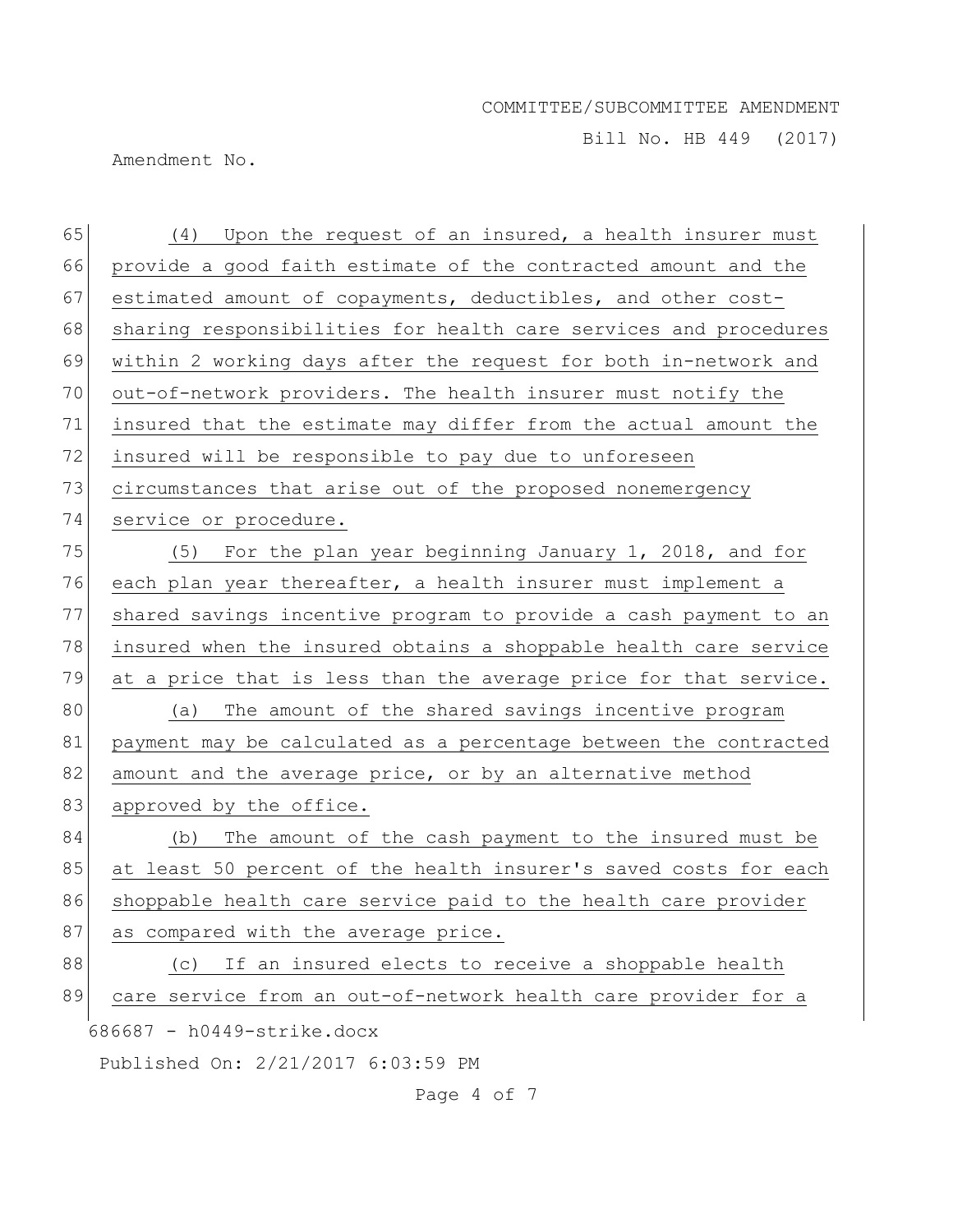Bill No. HB 449 (2017)

Amendment No.

| 90  | price that is less than the average price, the health insurer    |
|-----|------------------------------------------------------------------|
| 91  | must treat such service as if it is provided by an in-network    |
| 92  | health care provider for purposes of calculating the shared      |
| 93  | savings incentive program payment.                               |
| 94  | (d) A health insurer is not required to provide a cash           |
| 95  | payment under the shared savings incentive program to an insured |
| 96  | when the health insurer's saved cost is less than \$50.          |
| 97  | (e) A cash payment made by a health insurer in accordance        |
| 98  | with this section is not an administrative expense for rate      |
| 99  | development or rate filing purposes.                             |
| 100 | The shared savings incentive program must be a<br>(6)            |
| 101 | component part of the policy, contract, or certificate of        |
| 102 | insurance provided by the health insurer. Annually and at the    |
| 103 | time of enrollment or renewal, a health insurer must notify each |
| 104 | insured of the shared savings incentive program.                 |
| 105 | (7) A health insurer must file a description of the shared       |
| 106 | savings incentive program on a form prescribed by the office.    |
| 107 | The office must review the filing to determine if the program    |
| 108 | complies with the requirements of this section.                  |
| 109 | (8) A health insurer must file an annual report to the           |
| 110 | office of its shared savings incentive program. The report must  |
| 111 | include:                                                         |
| 112 | The total number of cash payments made pursuant to<br>(a)        |
| 113 | this section for the calendar year.                              |
|     |                                                                  |
|     | 686687 - h0449-strike.docx                                       |
|     | Published On: 2/21/2017 6:03:59 PM                               |

Page 5 of 7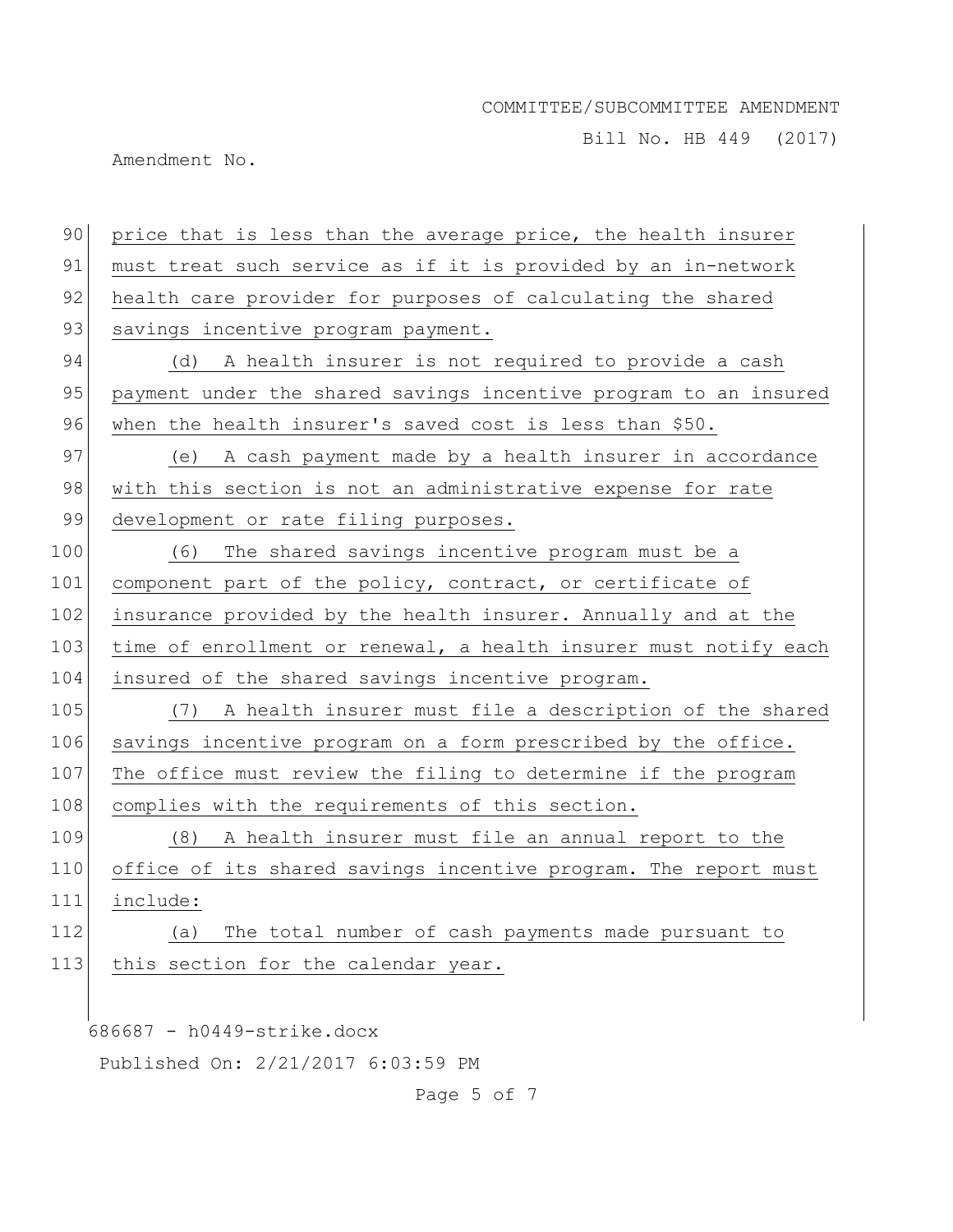Bill No. HB 449 (2017)

Amendment No.

| 114 | (b) Each shoppable health care service, by category, for         |
|-----|------------------------------------------------------------------|
| 115 | which a cash payment was made.                                   |
| 116 | The average amount of cash payments.<br>(C)                      |
| 117 | The total amount saved by the health insurer when<br>(d)         |
| 118 | compared with the average price for each shoppable health        |
| 119 | service category.                                                |
| 120 | The total number of insureds and the percentage of<br>(e)        |
| 121 | total insureds who participated.                                 |
| 122 | (9) (a) The office may impose an administrative penalty of       |
| 123 | no more than \$5,000 per violation per day upon a health insurer |
| 124 | for failure to comply with this section. A fine imposed under    |
| 125 | this section may be in addition to other penalties or fines      |
| 126 | authorized by the insurance code.                                |
| 127 | If a health insurer fails to meet the filing<br>(b)              |
| 128 | requirements under this section and does not submit the filing   |
| 129 | within 30 days after the due date, the office may order the      |
| 130 | health insurer to discontinue issuing policies, contracts, or    |
| 131 | certificate of insurance until the filing requirements have been |
| 132 | fulfilled.                                                       |
| 133 | The office may revoke or suspend for at least 12<br>(C)          |
| 134 | months the health insurer's certificate of authority for failure |
| 135 | to comply with this section.                                     |
| 136 | The office must submit an annual report to the<br>(10)           |
| 137 | President of the Senate and the Speaker of the House of          |
|     |                                                                  |
|     | 686687 - h0449-strike.docx                                       |
|     | Published On: 2/21/2017 6:03:59 PM                               |

Page 6 of 7